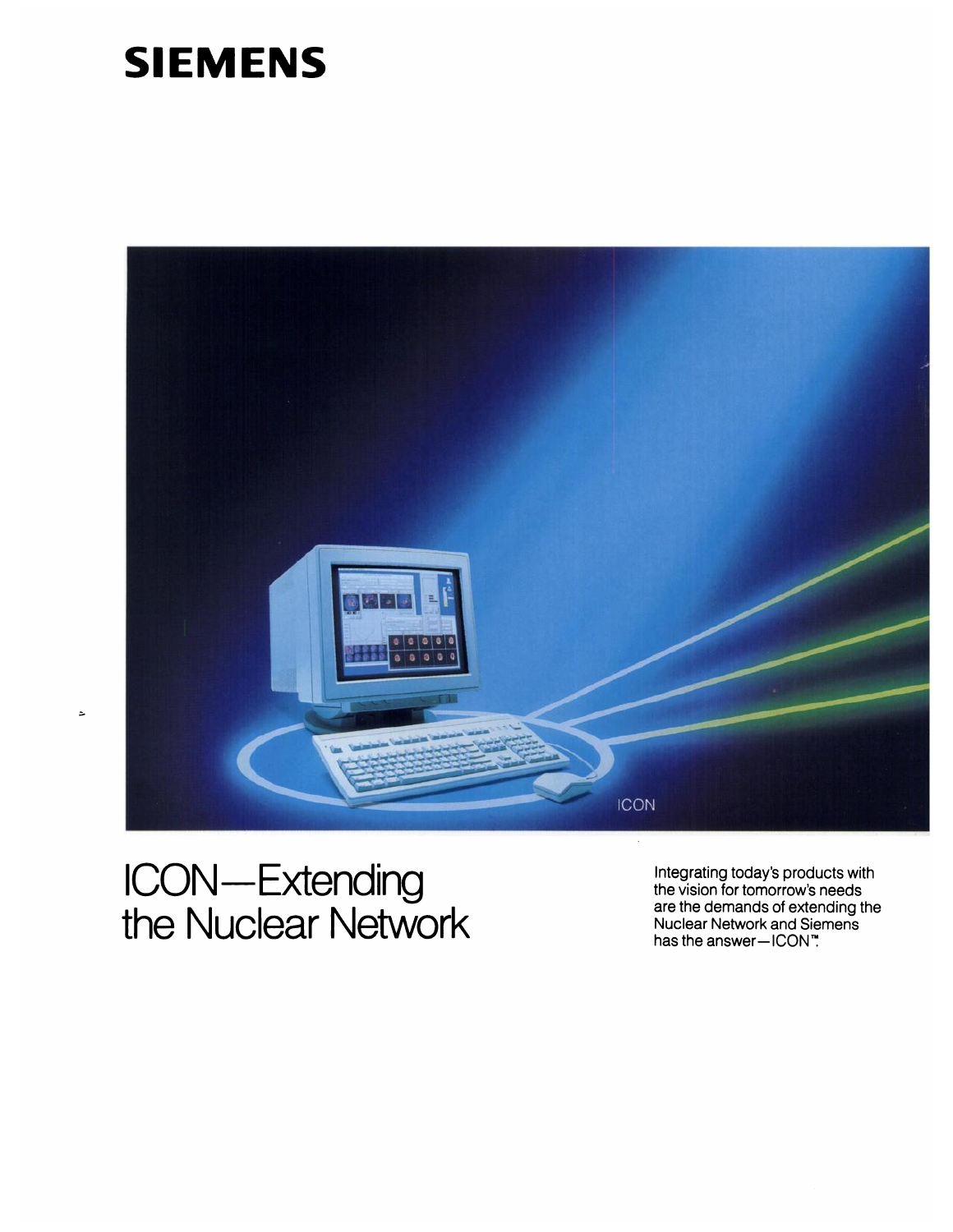

## **Direct Manipulation User** Interface

- Designed to adapt to the user's environment
- Intuitive user interface
- . Pull-down menus and graphics
- Interactive approach for maximum throughput
- Allows easy system utilization and quick user proficiency

#### **Distributed Processing**

- Distributed parallel functionality
- Specialized hardware for **Nuclear Medicine**
- Sophisticated image rendering engine
- Improved processing speed and clinical throughput

## **Extended Connectivity**

- Integrated software and hardware for the total system concept
- Enhances the value of your existing computer network
- Advanced nuclear computing sophistication and power
- DELTAnet or Ethernet connections to Siemens and other manufactured equipment

ICON...extending today's **Nuclear Networking capabilities** for tomorrow.

## **Siemens Medical Systems, Inc.**

2501 North Barrington Road Hoffman Estates, IL 60195 Telephone: 708-304-7252

Circle Reader Service No. 75

## Siemens... technology in caring hands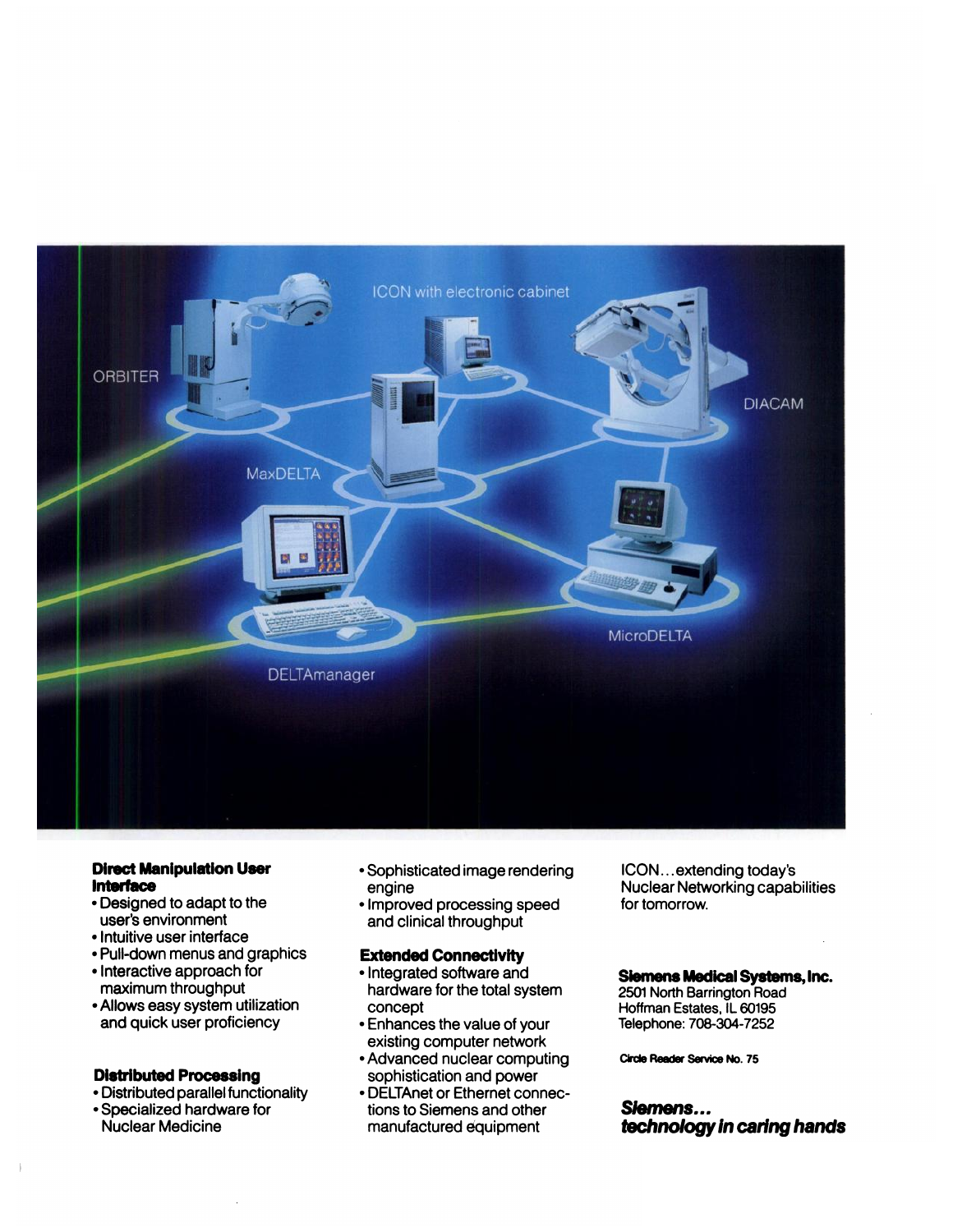# The Competition Orders Out.<br>We Make It Ourselves.



## Introducing the Capintec CRC-15R Dose Calibrator, from the company that makes it themselves.

## Top line technology...bottom line affordability

From the company that for 25 years has developed and manufactured over 30 different models of state-of-the-art calibrators, sold more than 15,000 units and created the most comprehensive technical service and support system available.

- The CRC-15R is the most advanced dose calibrator available at any price.
- Fastest activity measurement.
- · Large, easy-to-read display indicating: - Nuclide Name and Number-Activity-Unit of Measure.
- Preset and user defined radionuclide keys.
- Over 200 radionuclide selections available.
- Unique decay calculation provides activity measurement pre and post calibration.
- Complete built-in dose calibration QC and self diagnostics.
- Upgradeable
- Optional printer allows for printed results on a syringe/vial label.
- Backed by the most comprehensive service and support program in the industry.

For more information about how the CRC-15R can raise department standards at low cost, call today: (201) 825-9500, TOLL FREE: 1-800-631-3826

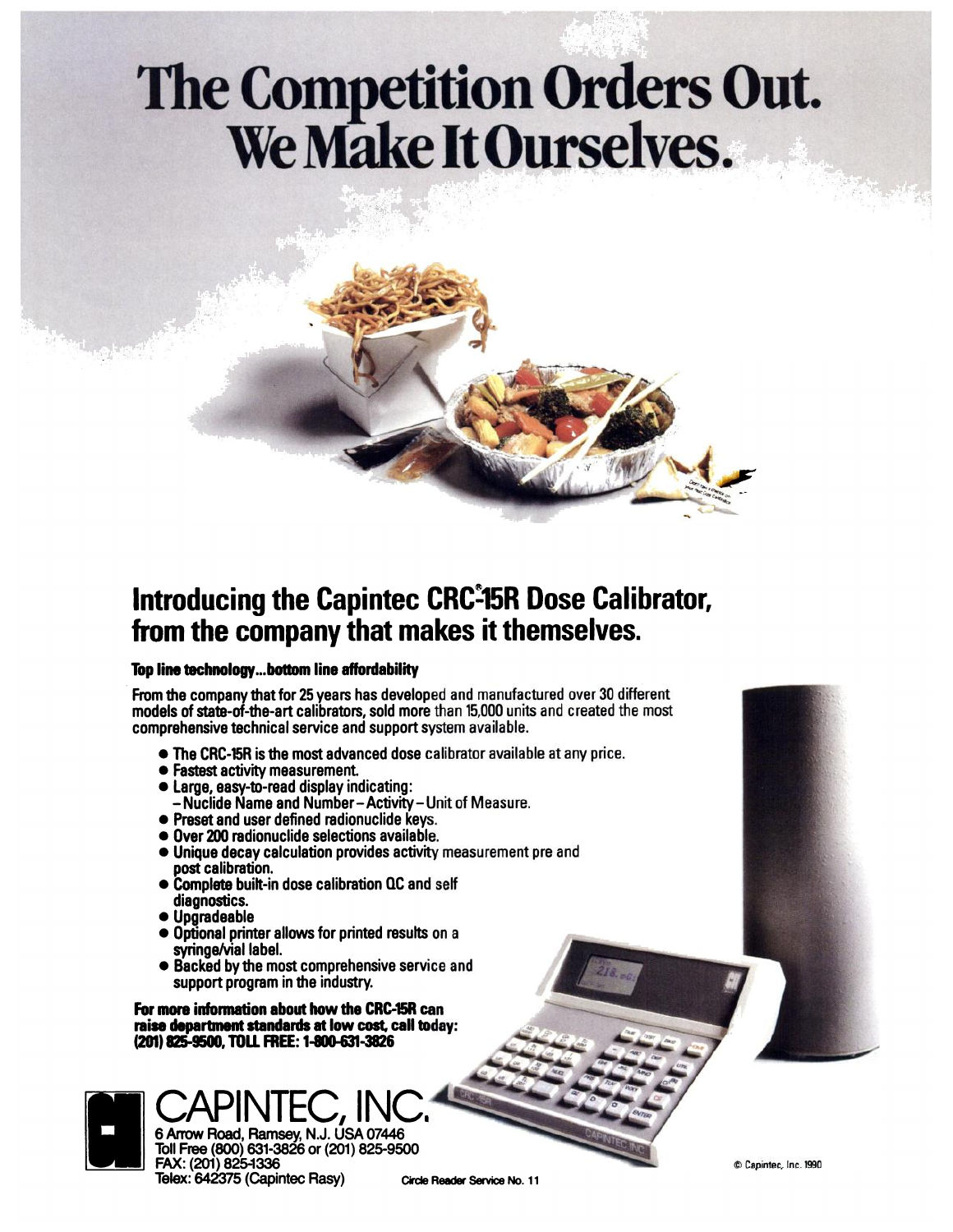## **NRC REQUIREMENT:**

NUCLEAR REGULATORY COMMISSION<br>Publication 10CFR35, "Medical Use of By-Product<br>Material," Paragraph 35.70, "Surveys for Contamination

and Ambient Radiation Exposure Rate."

"A licensee shall survey for removable contamination, once each week, all areas where radiopharmaceuticals are routinely prepared for use, administered or stored."

## IPE TEST COUNTI DELUXE

Specifically designed so you can **EASILY and QUICKLY comply with ALL NRC and State Regulatory Requirements for Wipe Test Counting!** 

- Digital LED readout plus pass/fail lights.
- Can be calibrated for all important isotopes, including sealed sources.
- Can be used as a scaler displaying counts up to 999 x 105.
- Easy to use, low in cost.
- Includes a 137Cs, 1 µCi test source, plus 200 pre-numbered 1/2" diameter wipes.

Circle Reader Service No. 60

Phone or Write Today for FREE Bulletin 4071-35





A Division of VICTOREEN, INC. 100 VOICE ROAD CARLE PLACE, NY 11514-1593 U.S.A. (516) 741-6360 FAX (516) 741-5414

**NUCLEAR ASSOCIATES**